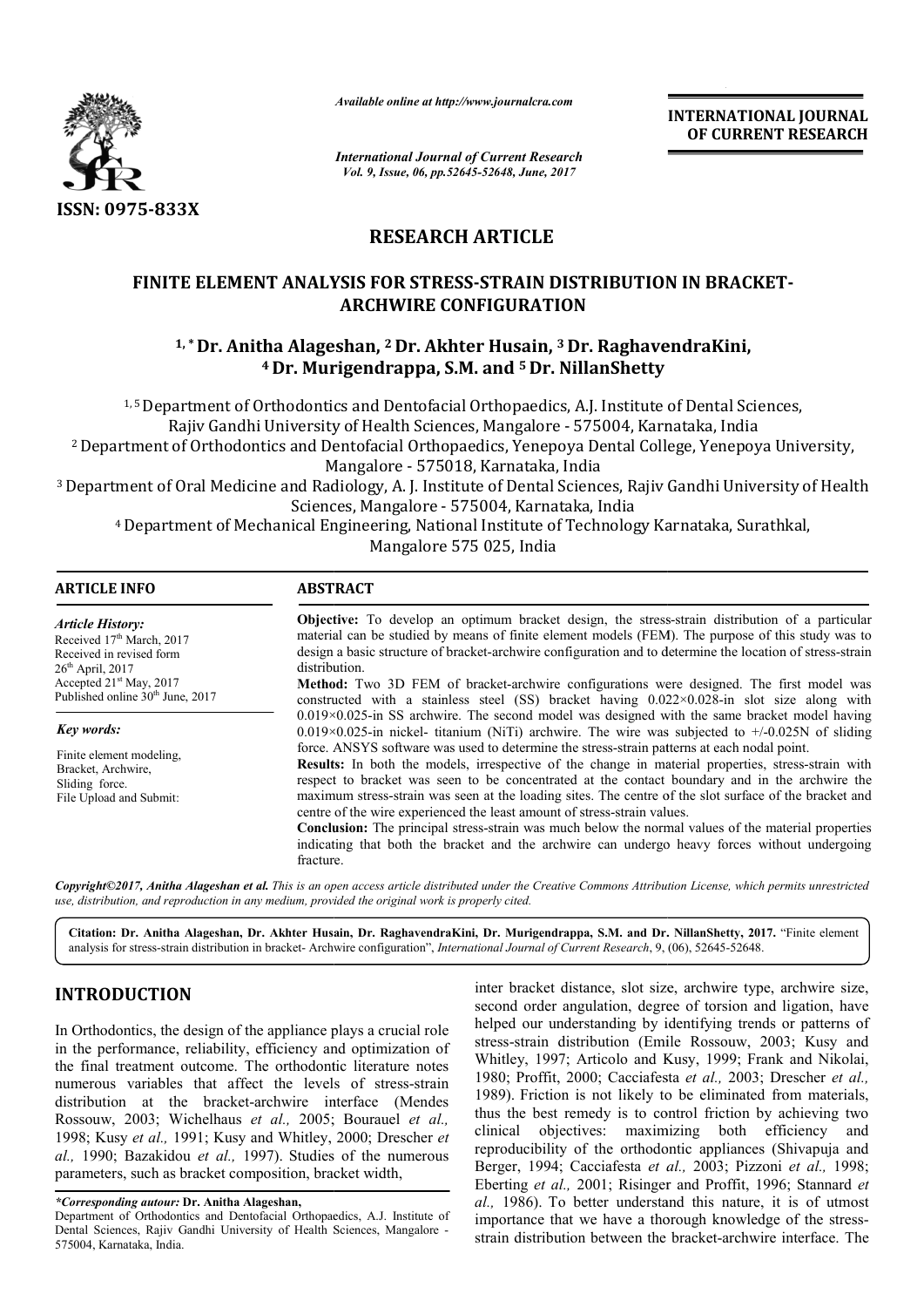purpose of this study was to design a basic structure of bracket-archwire configuration and to determine the location of stress-strain distribution using finite element method (FEM).

#### **MATERIALS AND METHODS**

The Finite Element Analysis (FEA) is a numerical method that enables the stress-strain distribution to be calculated in the internal structures. It also has the potential for equivalent mathematical modeling of a real object of complicated tri dimensional geometry. At the same time, it permits the application of various force systems at a set point and the study of distribution of such forces between bracket and archwire. The three dimensional bracket-archwire assembly was designed using ANSYS software. The study consisted of the following three FEA models: SS bracket with 0.022×0.028 0.022×0.028-in slot, 0.019×0.025-in SS wire and 0.019×0.025 in 0.019×0.025-in NiTi wire. The material properties of SS and NiTi are mentioned in Table 1. The model was meshed with tetrahedral elements having 2,393 nodes (Figure 1a, 1b). Boundary conditions were applied with a tensile load of  $\pm 0.025N$  (Figure 2). Stress-strain distribution was evaluated for SS bracket-SS archwire assembly and SS bracket-NiTi archwire assembly. archwire configuration and to determine the location<br>
SS-strain distribution using finite element method<br> **RIALS AND METHODS**<br>
ite Element Analysis (FEA) is a numerical method that<br>
the stress-strain distribution to be cal as meshed with tetrahedral elements having<br>ure 1a, 1b). Boundary conditions were applied<br>load of  $\pm 0.025N$  (Figure 2). Stress-strain

### **RESULTS**

The finite element models were evaluated and minimum and assembly and SS bracket-NiTi archwire assembly.<br> **RESULTS**<br>
The finite element models were evaluated and minimum and<br>
maximum von mises criterion was calculated. Principal stressstrain distribution for the SS bracket-SS wire assembly and SS strain distribution for the SS bracket-SS wire assembly and SS<br>bracket-NiTi wire assembly was determined (TABLE 2-5). In the wire, maximum stress-strain was seen at the loading sites the wire, maximum stress-strain was seen at the loading sites (FIGURE 3a, 3b). In the bracket, maximum stress-strain was seen at the contact boundary (edge) where in the wire makes contact with the bracket (FIGURE 4a, 4b). The centre of slot surface of the bracket and centre of the wire experienced the least amount of stress-strain values.

**Table 1. Material properties of stainless steel and nickel nickel-titanium MPa= MegaPascal, GPa= GigaPascal**

| Material/Material | Yield strength | Young's         | Poisson's |
|-------------------|----------------|-----------------|-----------|
| properties        | (MPA)          | modulus $(GPA)$ | ratio     |
| Stainless steel   | 215            | 193-200         | 0.29      |
| Nickel-titanium   | 70-140         | 28-40           | 0.33      |

**Table 2a. Minimum von-mises stress values (S) for SS bracket mises bracket- SS wire assembly. Pa=Pascal**

| Principal stress |         | S2      |          |
|------------------|---------|---------|----------|
| Node             | 64      | 2384    | 52       |
| Value (Pa)       | -50.214 | -509.84 | $-20186$ |

**Table 2b. Maximum von-mises stress values (S) for SS bracket mises bracket-SS wire assembly. Pa=Pascal**

| Principal stress | 81     | $\mathcal{L}$ | 83     |
|------------------|--------|---------------|--------|
| Node             | 2257   | 1754          | 194    |
| Value (Pa)       | 2530.7 | 804 12        | 432.53 |

**Table 3a. Minimum von-mises stress values (S) for SS bracket mises bracket-NiTi wire assembly. Pa=Pascal**

| Principal stress |         |           |          |
|------------------|---------|-----------|----------|
| Node             | 64      |           |          |
| Value (Pa)       | -64.452 | $-643.54$ | $-26949$ |

**Table 3b. Maximum von-mises stress values (S) for SS bracket mises for SS bracket-NiTi wire assembly. Pa=Pascal wire** 

| Principal stress | 81     | ຕາ     | 83  |
|------------------|--------|--------|-----|
| Node             | 710    | 710    | 194 |
| Value (Pa)       | 3486 0 | 887.81 |     |

**Table 4a. Minimum von-mises strain values (S) for SS bracket mises values bracket-SS wire assembly. Pa=Pascal Pa=Pascal**

| Principal strain | S1      | S2      | 83      |
|------------------|---------|---------|---------|
| Node             | 571     | 1610    | 710     |
| Value (Pa)       | 0.24000 | 0.30715 | 0.11906 |

**Table 4b. Maximum von-mises strain values (S) for SS bracket mises bracket-SS wire assembly. Pa=Pascal Pa=Pascal**

| Principal strain | S1      | S2      | S3      |
|------------------|---------|---------|---------|
| Node             | 1613    | 572     | 710     |
| Value (Pa)       | 0.12795 | 0.30587 | 0.23090 |

Table 5a. Minimum von-mises strain values (S) for SS bracket-**NiTi wire assembly. Pa=Pascal wire** 

| Principal strain | S1      | S2      | S3      |
|------------------|---------|---------|---------|
| Node             | 571     | 194     | 710     |
| Value (Pa)       | 0.35095 | 0.35027 | 0.19307 |

**Table 5b. Maximum von-mises strain values (S) for SS bracket mises strain values bracket-NiTi wire assembly. Pa=Pascal wire** 

| Principal strain | 81      | 82.     | S3      |
|------------------|---------|---------|---------|
| Node             | 710     | 711     | 572     |
| Value (Pa)       | 0.17912 | 0.24925 | 0.43360 |



Figure 1A. Bracket-archwire assembly; 1B. Bracket-archwire **assembly with nodes and elements.**



**Figure 2. Bracket-archwire assembly conditions**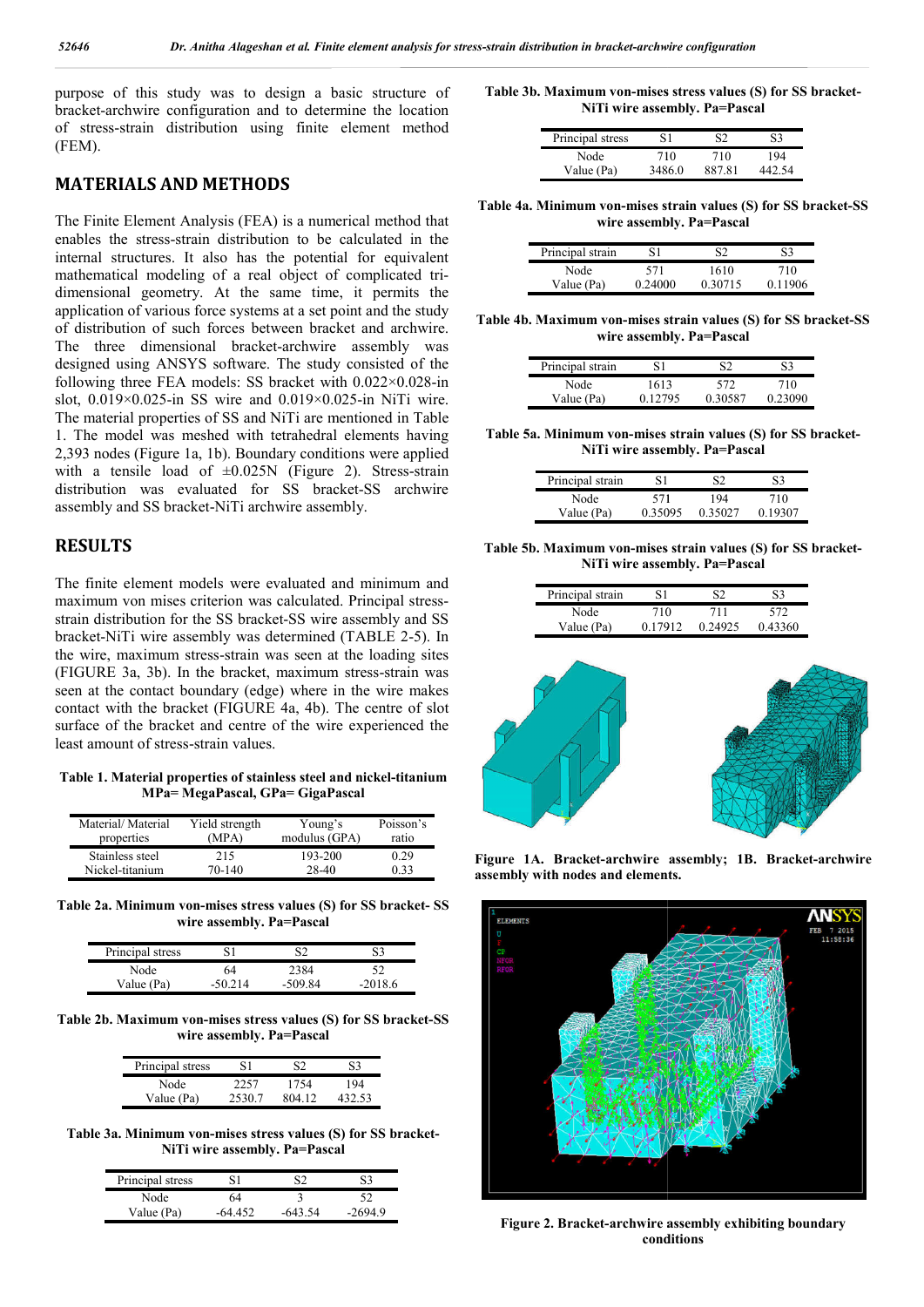

**Figure 3. Maximum stree-strain distribution in stainless steel and nickel-titanium wire**



**Figure 4. Maximum stree-strain distribution in stainless steel bracket wire assembly and stainless steel bracket and nickel titanium wire assembly**

### **DISCUSSION**

When designing a structure, the functionality and the structural integrity must be maintained so that each part of the system must have efficient strength to carry out its designated function. FEM helps us to ensure that each element of the system will meet the structural requirements during the course of its application. It has been demonstrated that the highest stress-strain distribution was seen with the SS bracket-NiTi wire assembly than when compared to the SS bracket-SS wire assembly. These findings are due to the difference in the material properties of each structure. Similar findings were reported in other studies were friction was more when NiTi wires were used with SS brackets (Frank and Nikolai, 1980). In a study conducted by Gosh *et al.,* 1995 the stress distribution patterns of the ceramic brackets showed that stresses tended to concentrate at or near points of application of force, and stress fields were generally not uniform in these areas. Stresses were concentrated at corners, edges, and other areas of abrupt change in the shape of the bracket. In the bracket models, this non-uniform stress pattern was mainly seen at the junction of the wings and the isthmus, the junction of the wall of the wire slot and the facial bracket surface, the junction of the walls of the wire slot with its base, and at the junction of the wings as well as the bracket base to the tying slot.

In another study conducted by Shaik and Prasad, (Shaik and Prasad, 2013) the stress distribution pattern of the ceramic bracket showed that the stresses tended to concentrate at or near points of application of force. Stresses were concentrated at corners, edges, and other areas of abrupt change in the shape of the bracket. The deformation of the ceramic bracket was less compared to stainless steel bracket and titanium bracket. The precision, with which the FEM is done, depends on modelling the structure as closely as possible to the original structure. Certain amount of approximation with respect to type, number, and arrangements of elements, is inevitable with complex designs. Factors such as formulations, material properties, nature of boundary conditions, and representation of loads can affect the validity of the results (Gosh *et al.,*  1995). A limitation of the finite element method in the analysis of solid mechanics is that a few complex phenomena, including cracking and fracture behaviour, are not accurately recorded (Desai *et al.,* 1972). It would be advantageous in the future to include the presence of micro-cracks into the bracket models and perform the study, so as to more closely simulate the real life situation.

#### **Conclusion**

 The principal stress-strain was much below the normal values of the material properties indicating that both